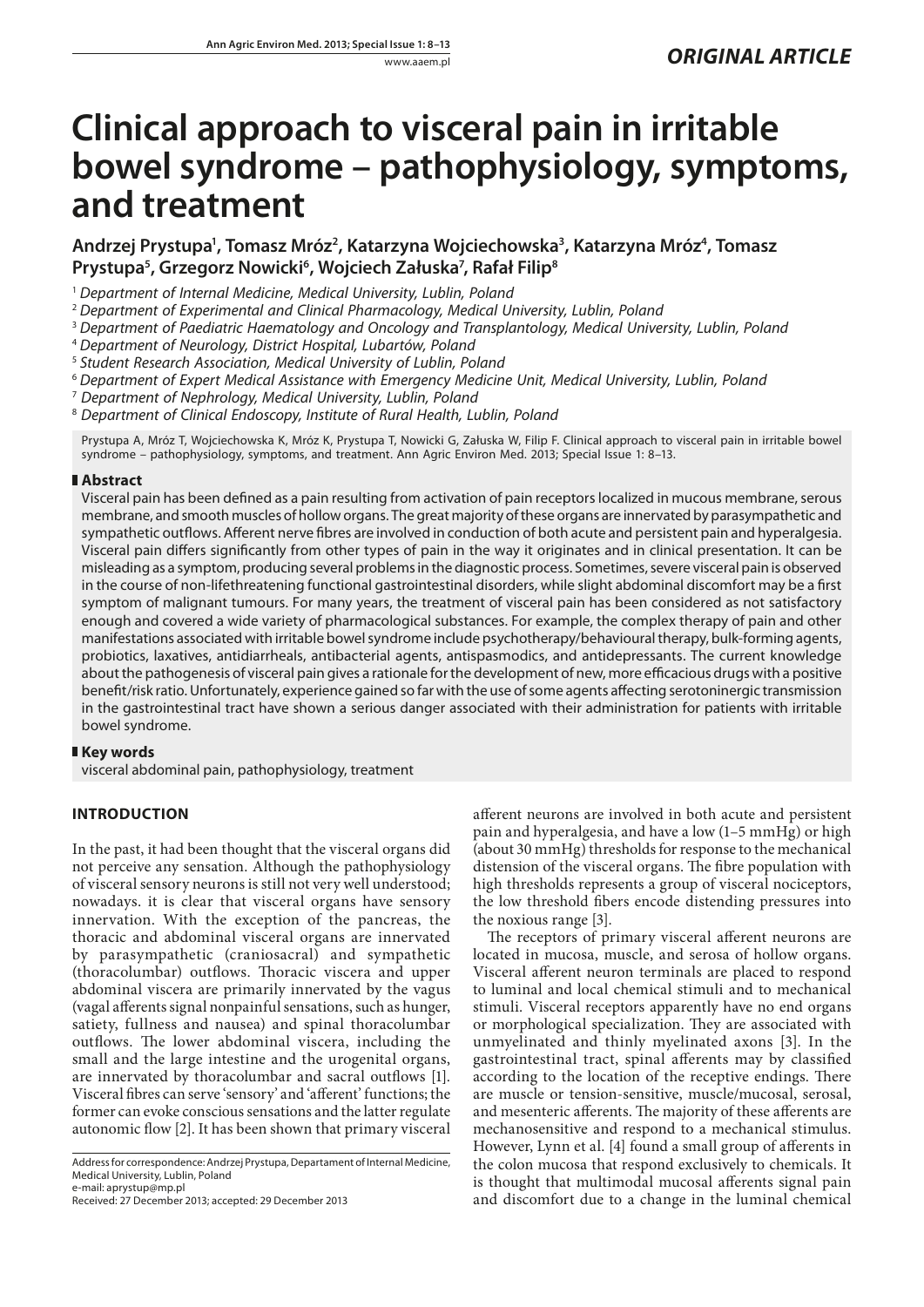environment, mucosal damage or inflammation. The muscle afferents also known as 'tension receptors' respond to distension and stretching of the hollow viscera. The results of Ozaki and Gebhart [5] showed that spinal afferents are also sensitive to hot and cold temperatures; however, the exact mechanism of the thermosensitivity of these afferents remains unknown. Thermospecific afferents could be located in the urothelium. Patients with painful bladder syndrome report significantly higher pain in the suprapubic area following ice-water instillation, compared with the same volume (100 ml) of distension with saline at room temperature, suggesting that cold temperature elicits a painful signal [6].

The neurophysiological convergence of visceral and somatic afferent inputs to the central nervous system is thought to underlie referred visceral pain, where noxious stimulation of viscera triggers pain referred to somatic sites. Viscerosomatic convergence may occur as a result of the scarcity of visceral afferent fibres with spinal cord terminations somatic injury, and visceral inflammation can respectively alter central processing of visceral and somatic inputs. Axons can send peripheral terminals to anatomically distinct segments to produce pain sensations distant from the primary site [2].

Some of the recent molecular studies have provided new insights into the mechanisms of visceral pain. It has been known that there are many mediators involved in the pathways of visceral sensation, such as: serotonin (5-HT) and vasoactive intestinal peptide (VIP) which mediates functional reflexes, substance P and calcitonin gene related peptide (CGRP) which are responsible for basal nociception, protease-activated receptors-2 (PAR-2) and nerve growth factor (NGF) which sensitize the nerves terminals, transient receptor potential (TRP) channels and acid-sensing ion channels (ASIC) which are responsible for inflammatory and non-inflammatory nociception, and sodium channels which are involved in sensory nerve function and may transduce some aspects of mechanical stimuli to extrinsic afferents and the circular layer of smooth muscle in the human intestine [7]. The ability to modulate visceral pain has also been related to voltage-gated calcium and ATP-gated ion channels, N-methyl-D-aspartate (NMDA) and gamma-aminobutyric acid-B (GABA-B) receptors, receptors for bradykinin, somatostatin, and kappa receptors for opioids. Mutations in the genes encoding the proteins mentioned above may be responsible for pathological visceral sensation. It has been shown that some ion channels, such as: Nav 1.5, Nav 1.8, Nav 1.9 and channels contributing to mechanosensation in the gut, are associated with visceral pain [8]. Acid-sensing ion channels (ASIC1, ASIC2 and ASIC3), which mediate pain associated with tissue acidosis after inflammation or injury, may also be involved in colonic mechanical transduction [7]. Members of the transient receptor potential (TRP) family of ion channels are important sensors of environmental stimuli, and heightened responsiveness of these channels occurs during inflammatory diseases, causing pain. Transient receptor potential vallinoid receptor 4 (TRPV4) is expressed by neurosensory structures and sensory neurons where it responds to osmotic and mechanical stimuli, and has been identified as a channel that mediates somatic mechanosensation and inflammatory mechanical hyperalgesia [9].

There are also other factors that can cause or modify visceral pain sensation, such as persistent mental and social stress, a previous episode of infection or inflammation,

genetic background, and early-life adverse events (e.g., abuse, trauma, and painful experience) [1].

Abdominal pain can be divided into 3 categories: visceral, parietal, and referred. Visceral pain, caused by stretching of the fibres which innervate the walls of hollow or solid organs, can be described as a steady ache or discomfort to excruciating or colicky, again, often making the diagnosis a challenge [10]. It may be acute, chronic, or recurrent in fashion, and some individuals may experience a combination of these manifestations.

The cause of visceral pain may be organic (identifiable structural change in an organ) or dysfunctional (an abnormal change in organ function without identifiable pathologic changes) [11]. Ischemia, inflammation, muscle contraction (spasm) or distension may be the primary underlying cause of visceral pain.

Abdominal pain may be classified in outpatients complaining of abdominal pain on their first visit to primary care physicians: whole abdominal; epigastric; right subcostal; left subcostal; right flank; left flank; periumbilical; rightlower; mid-lower; and left-lower.

Visceral pain is experienced by 40% of the population, and 28% of cancer patients suffer from pain arising from intraabdominal metastasis or from treatment. Most abdominal pain is due to functional gastrointestinal disorders; irritable bowel syndrome, and functional dyspepsia [12]. Visceral abdominal pain may derive from the abdominal organs, i.e., gastrointestinal tract, upper-middle urinary tract, or organs located in the thorax or pelvis (reproductive organs, lower urinary tract) [13].

The common causes of acute abdominal pain are appendicitis, biliary colic, cholecystitis, bowel obstruction, visceral perforation, pancreatitis, peritonitis, salpingitis, mesenteric adenitis, and renal colic. Other examples of visceral pain include: cardiac angina, uretheral stones, endometriosis, diverticulitis, peptic ulcer disease, Crohn's disease/ulcerative colitis, functional abdominal pain, primary cancer tumours, hepatic metastases, biliary obstruction, retroperitoneal adenopathy, mesenteric infiltration, chemotherapy and radiation effects.

**Clinical presentation of visceral pain.** Visceral pain can be misleading as a symptom, being vague, poorly defined, more a sense of malaise and discomfort than real 'hurt', accompanied by marked neurovegetative signs and emotional reactions, and perceived indistinctly at the same site (usually the midline, in the lower sternal region or epigastrium) whatever the organ involved. Visceral pain is connected with the autonomic nervous system: pallor, sweating, nausea, change in vital signs, anxiety. Intensity of the pain has little correlation to the extent of internal injury i.e., IBS may present with significant pain and disability, and metastic disease may have little or no pain.

Pain from the internal organs or viscera is often difficult to localize and is rated as more unpleasant than somatic pain. It is described in more emotive language and can result in quiescence and withdrawal as opposed to the active motor 'fight-or-flight' response usually illicited by somatic pain [14].

An example of functional abdominal pain is Irritable Bowel Syndrome (IBS), characterized by increased pain sensitivity at gut level, in the absence of any detectable organic cause ('visceral hyperalgesia'). Therapies include psychotherapy/ behavioural therapy, bulking agents, antidiarrheals,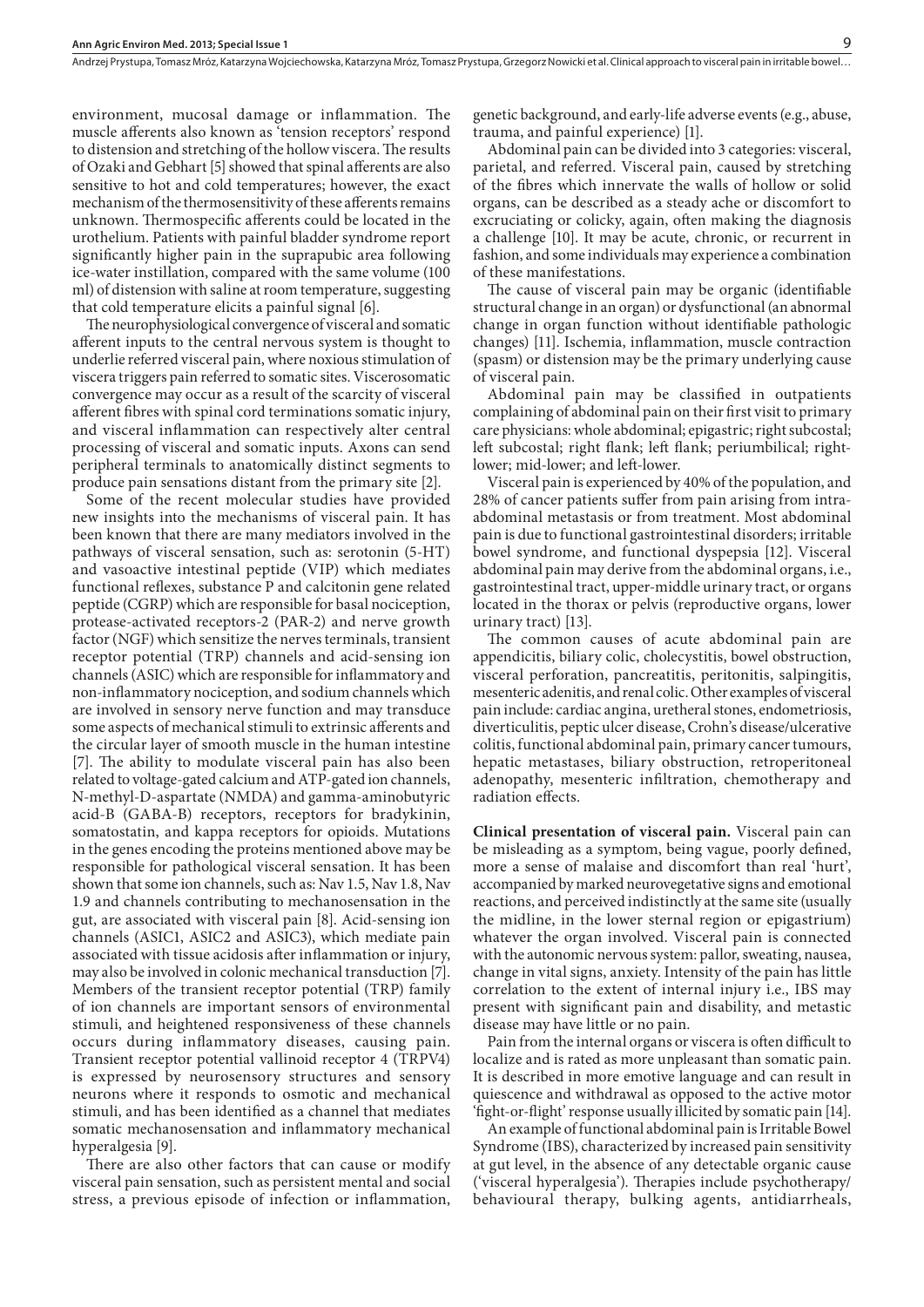antispasmodics, tricyclic antidepressants, and also recently agents that affect the serotonergic pathways [15].

Visceral pain results from the activation of nociceptors (pain receptors) in the thoracic, abdominal or pelvic viscera. Somatic is pain caused by the activation of nociceptors in either the body surface or musculoskeletal tissues. i.e. skin, muscle, joints, bone. Neuropathic is pain caused by injury or malfunction to the spinal cord or peripheral nerves.

True visceral pain is usually perceived during the initial episodes, or initial phases of first episode, of a painful visceral disease. This pain is usually felt at the same site, whatever the viscous in question. In fact, whether the pain is from the heart, oesophagus, stomach, duodenum, gallbladder, or pancreas, it is always in this area. The symptom is generally perceived as a deep, dull, vague, and poorly defined sensation; in most cases, it cannot even be clearly described, being a sense of discomfort, malaise, or oppression rather than real pain. Visceral fibres enter the spinal cord at several levels, leading to a poorly localized, poorly characterized pain (dull, cramping, aching).

Visceral pain can be localized by the sensory cortex to an approximate spinal cord level determined by the embryologic origin of the organ involved. Foregut organs (stomach, duodenum, biliary tract) produce pain in the epigastric region; midgut organs (most small bowel, appendix, cecum) cause periumbilical pain; hindgut organs (most of the colon, including sigmoid), as well as the intraperitoneal portions of the genitourinary tract, cause pain initially in the suprapubic or hypogastric area.

Physicians should pay attention to the cardiac and lung examination in the patient with upper abdominal pain because they could suggest pneumonia or cardiac ischaemia [16].

**Diagnosis of visceral pain.** Physical examination of the abdomen in patients with abdominal pain should include inspection, auscultation, palpation and percussion, as well as rectal and pelvic examinations.

Determining the cause of abdominal pain commonly requires laboratory testing. Complete blood count, comprehensive metabolic panel (CMP), amylase, lipase and UA (Urine Analysis) are routinely ordered as 'belly labs' but should not be ordered blindly. Complete blood count may show lekocytosis, indicating an inflammatory condition. Microcytic anaemia raises the possibility of bleeding from the gastrointestinal system. Elevated serum amylase and lipase are observed in acute pancreatitis. Elevated levels of bilirubin or alkaline phosphatase suggests disease of the pancreas or biliary tract. Aminotransferase elevations indicate hepatocellular disease. Urinalysis may show erythrocytes or crystals suggesting calculi, leukocytes or bacteria, suggesting infection.

Three-position plain abdominal radiographs should be performed to determine the presence of perforation signs, ileus and bowel obstruction. Another routine test is abdominal ultrasonography (abdominal USG), which may reveal a disrupted hepatobiliary system, urinary tract or gynaecologic tract. Ultrasonography of the abdominal cavity is recommended when a patient presents with right upper quadrant pain. Ultrasonography is repeatable, cheap, and can be used in pregnancy. Nowadays, other imaging tests such as gastrointestinal endoscopy, abdominal CT-scan, MRI CT arteriography are being increasingly used.

**Drug management of visceral pain.** Paracetamol is commonly used for pain, but little is known about visceral pain responses since most studies have not focused on visceral pain. Several studies involving animal models of visceral pain have confirmed the benefits of NSAIDs plus paracetamol combinations [17].

Diclofenac blocks acetylcholine-induced smooth muscle contraction [18]. NSAIDs are superior to anticholinergics in relieving biliary colic. Baclofen reduces visceral nociception in multiple models which makes it attractive to use with opioids and nonopioid analgesics (NSAIDS or paracetamol) [19]. NSAIDs were superior to opioids in reducing renal colic [20].

Morphine is still the standard drug for the treatment of severe cancer pain [21]. This is a hydrophilic opioid and a pure opioid agonist that acts predominantly through the activation of μ-opioid receptors. Morphine may accumulate, especially in patients with renal failure, leading to possible intense adverse effects associated with the accumulation of metabolites. Morphine often causes constipation; therefore, the use of laxative prophylaxis is recommended.

Pain associated with cancer may be somatic, visceral, or neuropathic in origin. When visceral structures are stretched, compressed, invaded, or distended, a poorly localized noxious pain is reported. Neurolysis of the sympathetic axis has been shown to be an effective and safe method for treating this visceral pain. The goals of performing a neurolytic block of the sympathetic axis are to maximize the analgesic effect of opioid and nonopioid agents, and to reduce the dosage of these agents to alleviate untoward side-effects [22]. Indications for celiac plexus block include pain from acute or chronic pancreatitis [23] and visceral pain from cancer in the upper abdomen [24]. Pelvic pain associated with both cancer and chronic nonmalignant conditions may be alleviated by blocking the superior hypogastric plexus [25]. Visceral pain in the perineal area associated with pelvic cancer may be effectively treated with neurolysis of the ganglion impar [26].

**Irritable Bowel Syndrome.** One of the most common presentations of visceral pain is associated with Irritable Bowel Syndrome (IBS), a complex disorder with its background in biological (including infectious), psychological, and social factors, characterized by increased pain sensitivity at gut level, in the absence of any detectable organic cause ('visceral hyperalgesia') [27, 28]. Patients with IBS experience altered bowel movements with chronic pain, the transient alleviation of which usually takes place after defecation [29]. In some individuals, the most predominant complaint is diarrhea, whereas others suffer mostly from constipation. The periodical change in frequency of defecation and stool consistency can lead to the diagnosis of mixed IBS, and in the case of un-subtyped IBS a stool consistency does not allow clear diagnosis of the previously mentioned types of IBS [30].

According to current strategies, the core of the treatment is to help patients in understanding the nature of the chronic, inconvenient, and embarrassing but not life-threatening disease with the use of psychotherapy/behavioural support as needed, and to include proper dietary modifications, usually with a daily intake of dietary fibre [31, 32]. The relief of pain is believed to be associated with restoration of proper gastrointestinal tract motility [29]. The majority of drugs used in patients suffering from IBS do not directly influence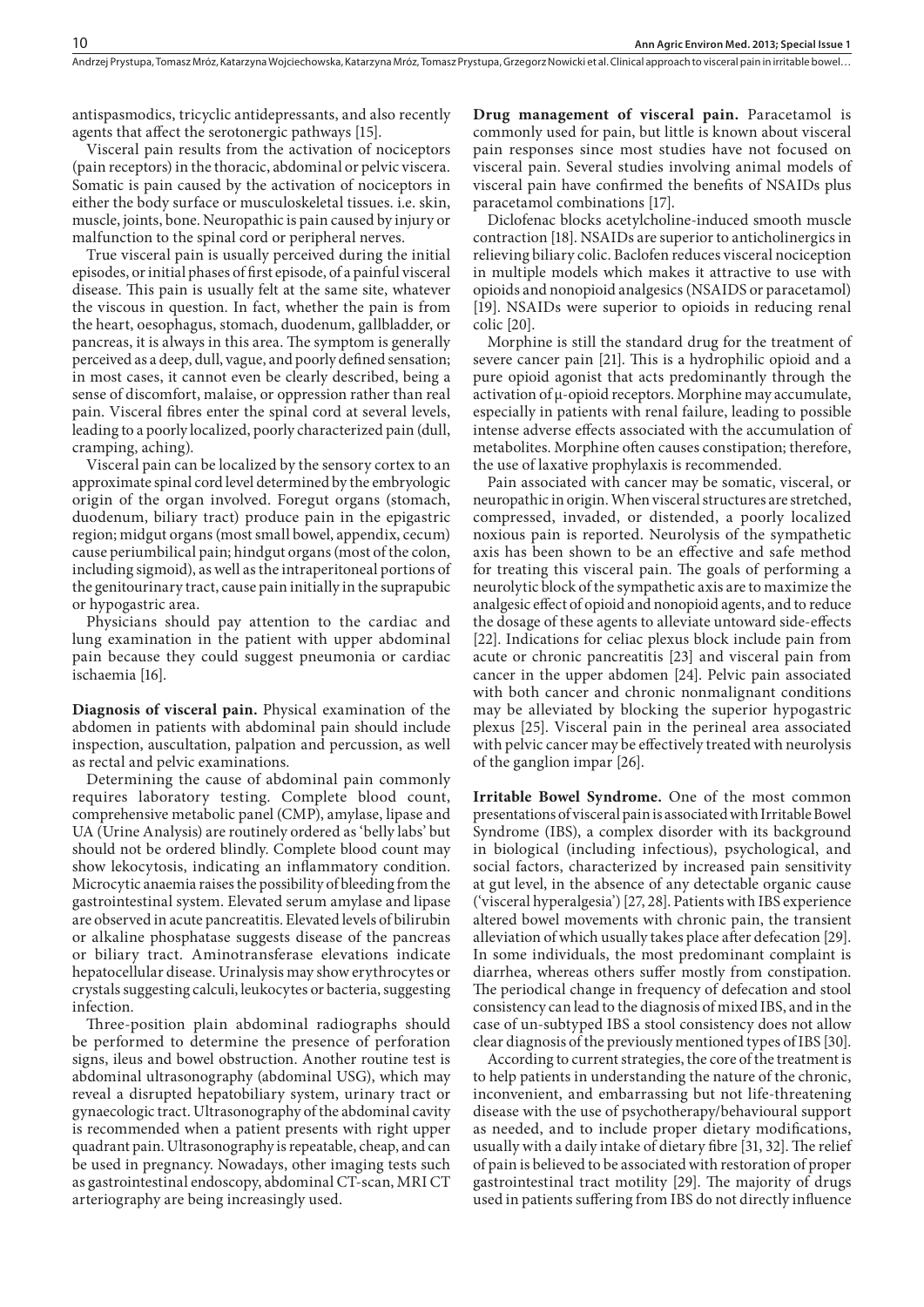Andrzej Prystupa, Tomasz Mróz, Katarzyna Wojciechowska, Katarzyna Mróz, Tomasz Prystupa, Grzegorz Nowicki et al. Clinical approach to visceral pain in irritable bowel…

receptors engaged in visceral pain transmission, but, e.g. they influence smooth muscle tone in the intestines, which in turn decreases the pain sensation at the site of origin, not where it is conducted. In theory, pharmacological treatment has been considered rather as supportive, although many patients require chronic drugs intake to control symptoms. The main approach for the treatment aims at modulation of intestinal function, while in some cases therapy of accompanying diseases, like anxiety or depressive disorders, can lead to improvement in IBS [27]. Although symptoms-free periods are observed, pain and defecation problems persistently return for the lifetime, impairing every day activity [32]. Due to the lack of satisfactory results in the treatment of IBS, the development of new efficacious and safe in long-term use drugs is urgently needed. Very recently, the European Medicines Agency (EMA) has even released a draft Guideline on the evaluation of medicinal products for the treatment of irritable bowel syndrome to give formal advice on how to conduct a scientific programme leading finally to the introduction of a new drug for the treatment of IBS [33].

Today's therapies, although with their efficacy not always unequivocally confirmed in clinical studies, include bulk-forming agents, probiotics, laxatives, antidiarrheals, antibacterial agents, antispasmodics, and antidepressants [32, 34, 35, 36]. New therapeutic indications for IBS have been e.g. proposed for well known antiepileptic drugs (gabapentin, pregabalin) [36], which is probably consistent with their GABAergic mechanism of action. The attention paid to agents affecting serotoninergic pathways [37] led to the introduction of some new agents for the treatment that were later restricted in their use due to emerging adverse reactions [38, 39].

Bulk-forming agents, like psyllium hydrophilic mucilloid, are indigestible substances that by absorbing water produce an increase in the stool volume. This in turn enhances the pressure in the lumen of gastrointestinal tract and stimulates bowel peristalsis, facilitating defecation in case of constipation and leading to pain relief. By the same mechanism, i.e. by restriction of free water volume in the intestines, bulkforming agents can be useful in the treatment of diarrhea [40]. They are considered to be generally very safe, but some patients with IBS can experience exacerbation of symptoms [32]. Unfortunately, there is no convincing evidence that bulk-forming agents are efficacious in IBS [35].

The mechanism of action of probiotics is complex. Primarily, their administration inhibits the excessive growth of pathogenic bacteria, the occurrence of which has been proposed to be involved in the pathomechanism of IBS. Probiotics can help to restore proper gastrointestinal tract motility and sensitivity to various stimuli. It has also been suggested that probiotics exert anti-inflammatory effects, and some strains are even able to increase the expression of analgesic opioid receptors in the intesintal wall, thereby influencing the severity of pain associated with IBS [41]. Not all probiotics have been shown to be equally effective. The effectiveness of Lactobacillus, Bifidobacterum, and Streptococcus strains has been proved in meta-analysis [42], but some authors still have doubts about their real usefulness in the treatment of IBS [32].

Osmotic laxatives consist of poorly absorbed substances, e.g. magnesium oxide or lactulose. These substances have the ability to retain water in the intestines and increase osmotic pressure; thus, osmotic laxatives stimulate intestinal motility and defecation. The main threat associated with their use

is the risk of electrolytes and fluids imbalance, leading to several complications. Fortunately, these adverse reactions are transient [40]. The very unique laxative, lubiprostone, is available in USA to treat IBS with constipation [36], but the drug has been formally approved in Europe only for the treatment of chronic idiopathic constipation and associated symptoms in adults, when response to diet and other nonpharmacological measures (e.g., educational measures, physical activity) are inappropriate.

Lubiprostone is a prostone that activates the chloride Cl-C2 channel in the apical membrane of the intestinal epithelium. It increases intestinal fluid secretion rich in chloride ions. Activation of fluid secretion increases intestinal movements facilitating defecation and decrease the severity of symptoms associated with constipation [36, 40].

Antidiarrheal agents commonly used for IBS are opioid receptors agonists. Among them, loperamide and diphenoxylate are recommended, as they poorly penetrate to the brain and with therapeutic doses should not evoke any central nervous system adverse reactions [43]. They are believed to act more locally in the gastrointestinal tract, where they induce contractions of smooth muscles, increase muscle tone, and finally produce inhibition of peristalsis. Although opioids are in general very strong drugs for relieving pain, the use of loperamide and diphenoxylate is associated with very weak analgesic activity [40]. Since the analgesic action of opioids depends primarily on the activation of the descending inhibitory pathways in the spinal cord and brain to inhibit the neurotransmission of pain, drugs that can quite selectively activate opioid receptors in intestinal smooth muscle are deprived of these properties. Thus, pain relief in IBS after opioids is much more attributed to diarrhea restriction and decreased hyperactivity of intestines [43].

The discovery of a post-infectious type of IBS led to the concept of using locally acting antibacterials [29]. But not only an infection but altered microbial flora in the intestines can also cause the symptoms of IBS. Rifaximine is an antibacterial drug that has shown some clinical efficacy in the treatment of IBS without constipation. The drug is taken orally, but undergoes almost no absorption from the gut, therefore, is relatively free of systemic adverse reactions. Rifaximine is particularly useful in the treatment of IBS with pain associated with the presence of bloating [34].

There is much data available to support the statement that antispasmodics are effective for the treatment of IBS [35]. The majority of antispasmodics are muscarinic receptor antagonists, such as dicyclomine, hyoscyamine or scopolamine [30]. These drugs, used to treat intestinal spasms and pain, are among the most widely used drugs by patients irrespective on the subtype of IBS. They produce gastrointestinal tract muscles relaxation, except sphincters. Because they can inhibit peristalis and increase intestinal transit time, especially when used in excessive doses, they must be used with caution in people suffering from IBS with constipation. Patients are usually told to use them in order to reduce the severity of abdominal pain associated with meal intake [32].

A spasmolytic drug believed to be relatively free of anticholinergic adverse reactions is mebeverine, a musculotropic antismasmodic drug affecting directly and selectively the smooth muscles of the intestines [44]. Quite unusual properties are characteristic for trimebutine, which is known to be a regulator of gastrointestinal tract motility.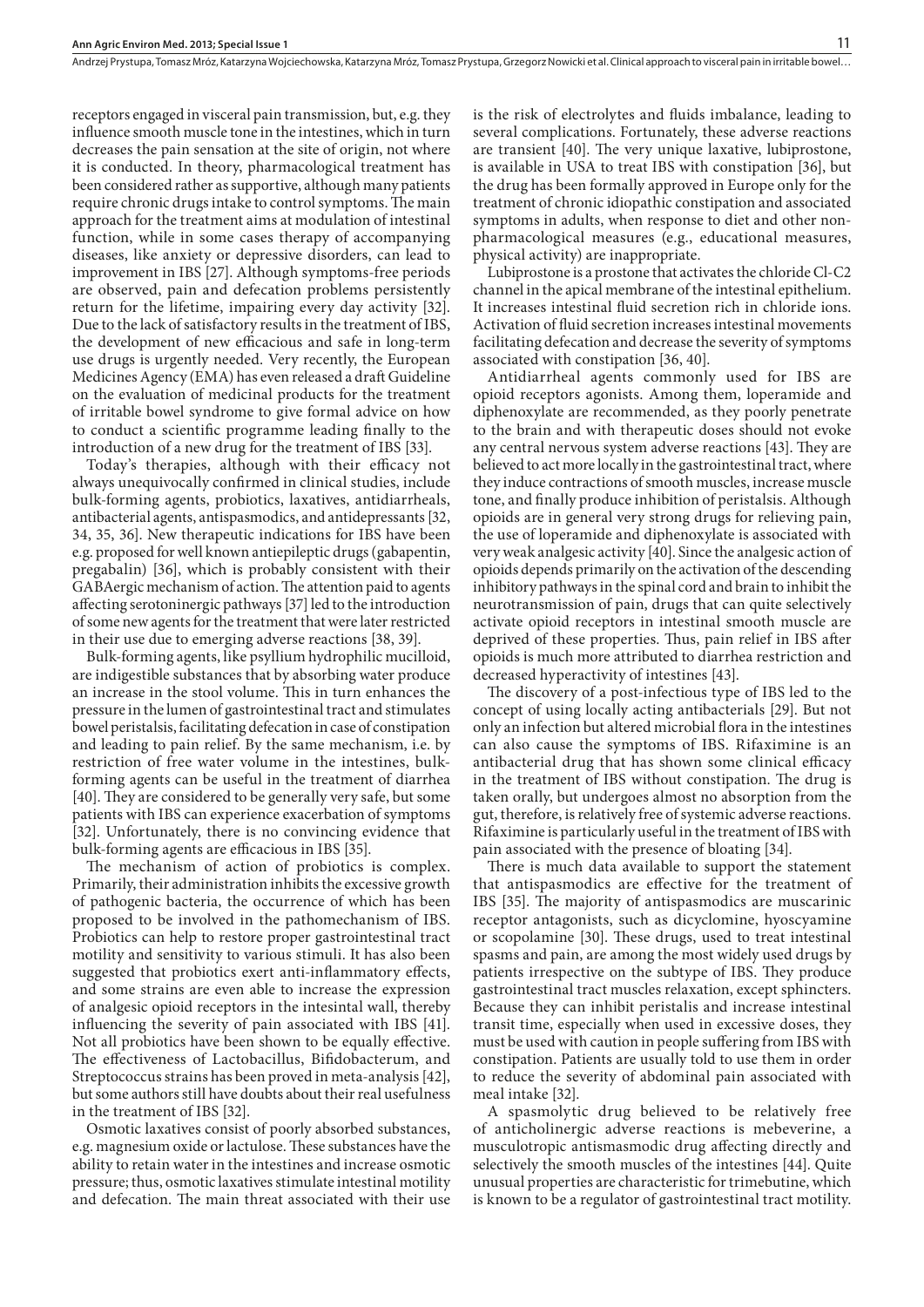The drug can block muscarinic receptors and is an agonist to enkephalin receptors in the intestines. This is responsible for its ability to activate hypokinetic smooth muscles, on one hand, and to decrease contractility of hyperkinetic smooth muscles on the other hand [43]. With restoration of proper motility, trimebutine helps to relieve pain associated with IBS [35].

The latter symptom can be also reduced with the use of simethicone or dimethicone [32]. These agents are antifoaming substances that help facilitate the passing of flatulence and reduce bloating-related pain in IBS. Due to some law regulations, oral preparations containing simethicone or dimethicone are sometimes not considered as medicinal products, but as medical devices.

Interestingly, the analgesic and antispasmodic effects of peppermint oil have been considered to be proved in clinical settings, with favourable outcomes on the quality of life [45].

Antidepressants and anxiolytics are particularly recommended in the treatment of IBS in the case of concomitant depressive disorders or anxiety. Sometimes, benzodiazepines are believed to be able to produce benefits for patients with IBS [46], and the benefits have been suggested to be asscociated with use of venlafaxine [47]. The most convincing evidence about their effectiveness concern tricyclic antidepressants (TCAs) and selective serotonin reuptake inhibitors (SSRIs). Drugs like amitriptyline or imipramine (TCAs) and fluoxetine or citalopram (SSRIs) have been shown to produce a significant benefit for improvement of abdominal pain, as well as for some other disturbances in the course of IBS [35]. It is worth to noting that in addition to their behavioural central effects, these drugs improve serotoninergic transmission, and disturbances in serotoninergic transmission has been shown to exacerbate symptoms of IBS.

Tegaserod, first approved in the USA in 2002, represents a novel mechanism of action in the treatment of IBS. Tegaserod is an agonist to serotonin 5-HT4 receptor [48]. By stimulation of intestinal peristalsis the drug helps to relieve constipation, while suppression the pain-sensing nerves reduces abdominal pain. Clinical trials with tegaserod enrolled predominantly women [37]. The small number of male participants in studies pivotal for registration gave no opportunity to judge equivocally about its effectiveness in men. Thus, the drug has been initially introduced onto the market with an indication for the treatment of women with IBS whose predominant symptom is constipation. Subsequent trials produced emerging results concerning cardiovascular adverse reactions. Analysis of safety data found an increase in the frequency of angina pectoris, myocardial infarction, and stroke among patients taking tegaserod. The increase was considered to be small but statistically significant and the use of a drug that can cause potentially fatal adverse reactions in the treatment of a non-lifethreatening condition like IBS was considered no longer justified [39, 49]. In 2005, the EMA refused to grant a marketing authorization for tegaserod in Europe, and in 2007, the manufacturer of tegaserod decided to withdraw the drug from the US market. However, it is still available in USA, but only in exceptional cases and under a special investigational protocol for patients who cannot be effectively treated with any other agent [40]. What should be noticed is that although tegaserod has been described in many scientific sources as a drug available for the treatment of IBS, it has never been available in Europe.

Alosetron is another drug influencing serotoninergic transmission, the introduction of which gave hope for new therapeutic options in IBS. Alosetron blocks a serotonin 5-HT3 receptor in the gastrointestinal tract [50]. Antagonism to these receptors decreases intestinal stool passage and helps reduce visceral pain in patients with IBS. Similarly to the case of tegaserod, but this time due to reported incidences of ischemic colitis as an adverse reaction of alosetron, which have been even fatal in few cases [51], the use of drug is now restricted to women with IBS whose predominant symptom is diarrhea, suffering from severe symptoms of IBS, including abdominal pain, causing disability or restriction of daily activities in whom standard treatment proved to be ineffective [52].

In the second half of 2012, a completely new drug, linaclotide, with a very unique mechanism of action, was approved almost simultaneously in Europe and the USA for the symptomatic treatment of moderate to severe IBS with constipation in adults [30]. Linaclotide is a guanylate cyclase-C (GC-C) receptor agonist on the luminal surface of the intestinal epithelium. Activation of GC-C receptor enhances intestinal movements and increases the transit time through the large bowel, increases the volume of intestinal fluid, as well as reducing nerves sensitivity and visceral pain. Linaclotide is a promiscuous agent, but with a lesson learnt from the case of tegaserod and alosetron, further safety data seem to be necessary in order to constitute a proper place for the drug in the management of IBS with constipation.

### **SUMMARY**

The mechanism of visceral pain is still less understood compared with that of somatic pain. This is primarily due to the diverse nature of visceral pain compounded by multiple factors such as sexual dimorphism, psychological stress, genetic trait, and the nature of the predisposed disease. Visceral pain is a frequent reason for gastroenterological referrals. It is diffuse and can be difficult to localize. As several viscera can converge onto the same spinal segment, patterns of referred sensations can overlap considerably, causing problems with differential diagnosis. Irritable bowel syndrome represents a condition with still elusive pathogenesis, producing visceral pain sensations. The diagnosis of IBS is usually given after careful exclusion of other organic diseases in the gastrointestinal tract. Due to multiple factors possibly involved in the disease, its treatment is complex and on many occasions cannot bring satisfactory results. Currently available therapeutic agents influence gastrointestinal tract motility rather than directly interact with receptors engaged in visceral pain transmission. In most cases, the relief of pain is believed to be associated with restoration of proper gastrointestinal tract motility, and not with the inhibition of pain conduction. Some new drugs are still under investigation for their usefulness in the treatment of IBS. A better understanding of the mechanisms leading to pain sensations can hopefully give patients suffering from IBS and other diseases characterized by visceral pain a longawaited, efficacious and safe agent in the future.